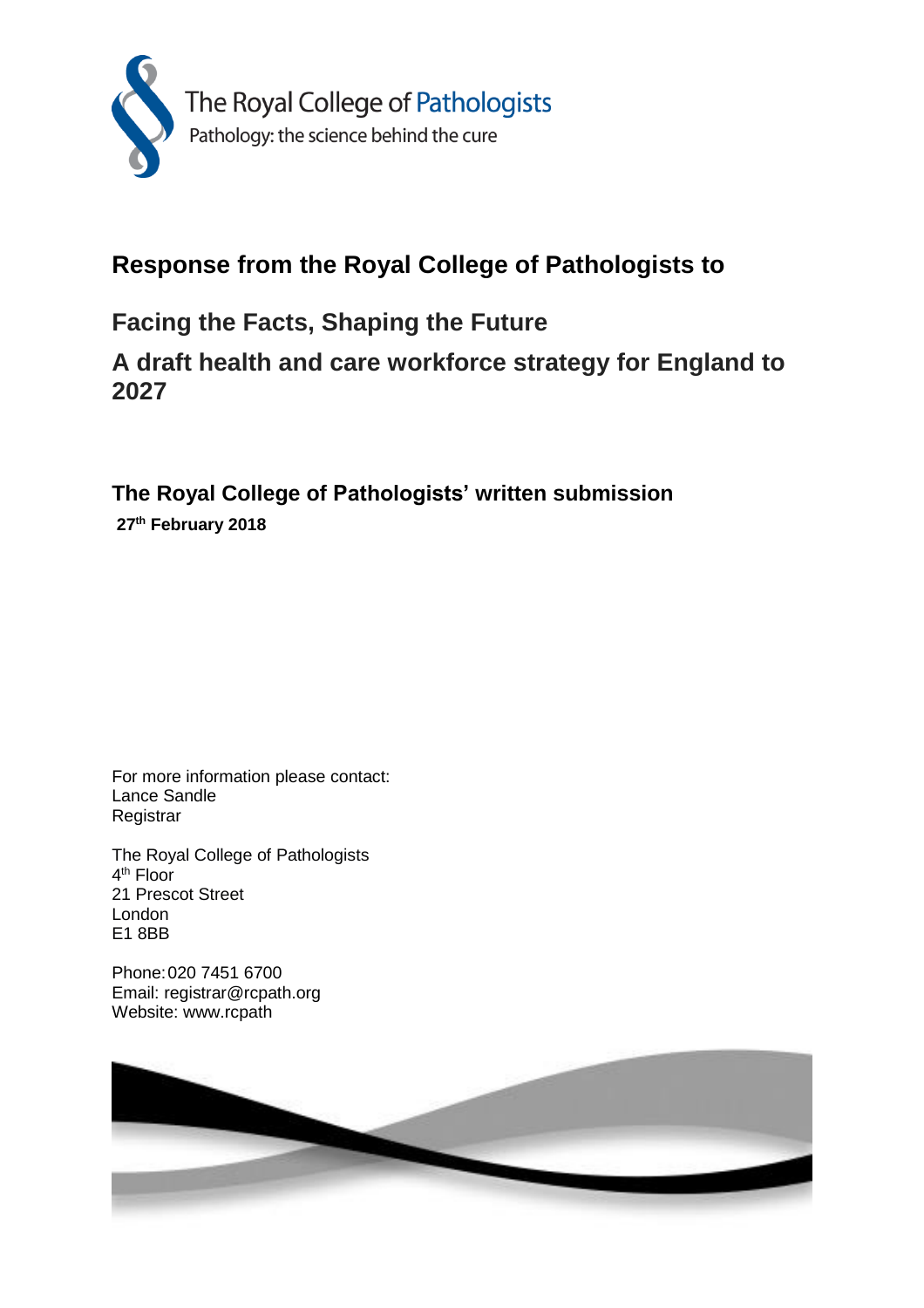## **1 About the Royal College of Pathologists**

1.1 The Royal College of Pathologists (RCPath) is a professional membership organisation with charitable status. It is committed to setting and maintaining professional standards and to promoting excellence in the teaching and practice of pathology. Pathology is the science at the heart of modern medicine and is involved in 70 per cent of all diagnoses made within the National Health Service. The College aims to advance the science and practice of pathology, to provide public education, to promote research in pathology and to disseminate the results. We have over 10,000 members across 20 specialties working in hospital laboratories, universities and industry worldwide to diagnose, treat and prevent illness.

1.2 The Royal College of Pathologists response reflects comments made by Fellows and members

## **2 Response**

## 2.1 **Consultation question one**

#### **Do you support the six principles proposed to support better workforce planning; and In particular will the principals lead to better alignment of financial, policy, and service planning and represent best practice in the future?**

To some extent. We can be sure that the population will expand. But what else can we be really sure about?

Who can predict the strength of the UK economy next year, never mind many years from now. And that is not even thinking about the impact of Brexit.

There will no doubt be diagnostic and therapeutic progress in the next 10-20 years. But, in which diseases will this occur? How might this impact on workforce planning? Today's shortage specialties may not be short in a few years' time for technological reasons or because more people choose to pursue that career. What the drivers are for that is not always certain. In summary, there are areas of reasonable certainty to allow planning but also areas where such certainty is impossible.

## 2.2 **Consultation question two**

#### **What measures are needed to secure the staff the system needs for the future; and how can actions already under way be made more effective?**

Increasing the number of medical school places is a good start but, as the document states, it will be 2030 -2035 before they are fully trained consultants or general practitioners. How many of the current intake of students will work full time (barring maternity leave) in the NHS, as the majority of the current peer group within 10 years of retirement have done? The majority of emerging graduates are considering a much more flexible approach to their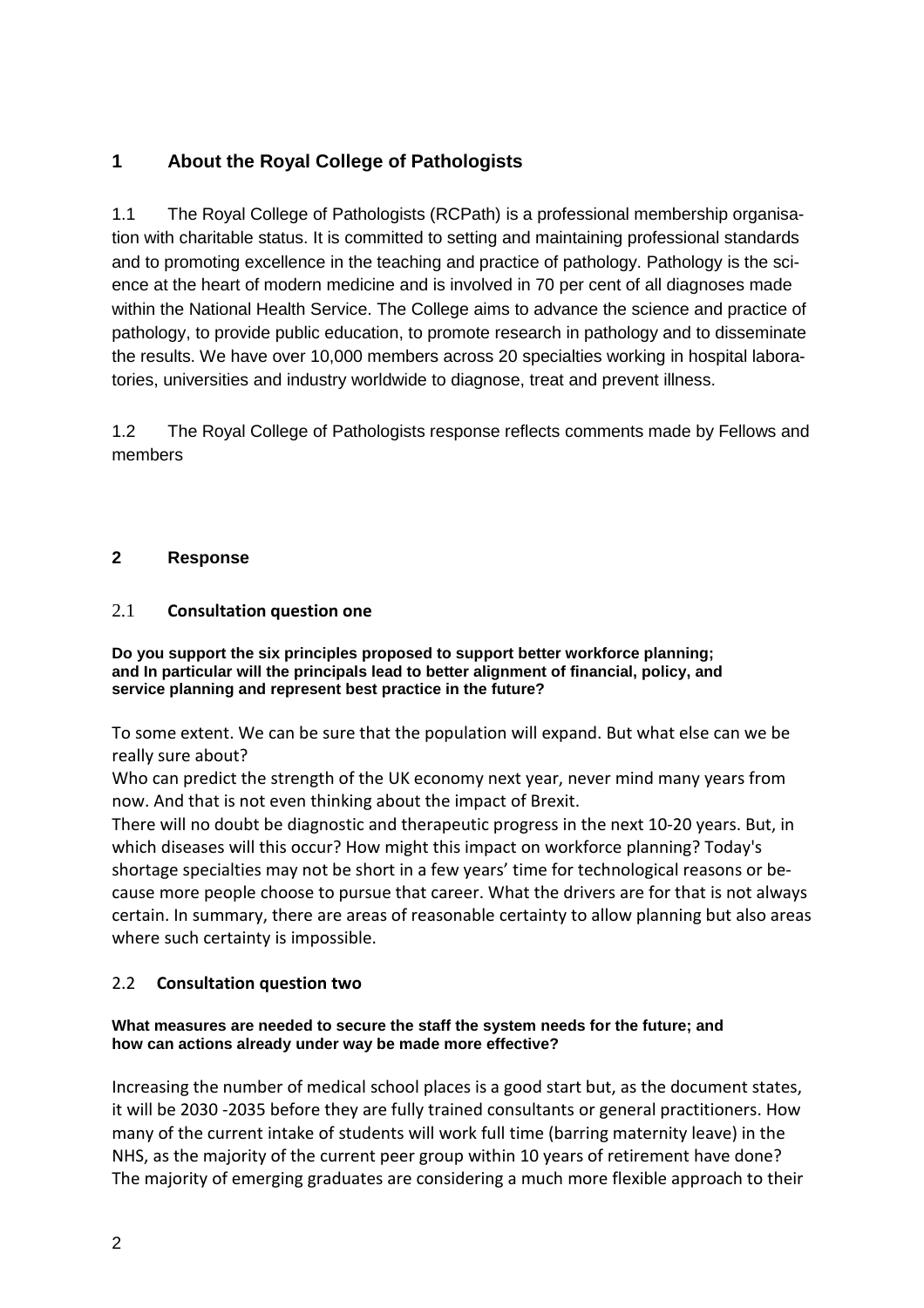working lives. This is backed up to some extent by the recent Foundation Doctor survey in which more than 40% were considering not working in the NHS or, not working continuously in the NHS. Part time work will also have a major impact on the number of available staff. These comments only apply to medical graduates.

There is a need to ensure that any increase in bed-holding specialties is matched by an increase in the laboratories where an increased demand for both scientists and medical staff is created.

## **2.3 Consultation question three**

#### **How can we ensure the system more effectively trains, educates and invests in the new and current workforce?**

See comments regarding Question Five below regarding the medical workforce.

## **2.4 Consultation question four**

**What more can be done to ensure all staff, starting from the lowest paid, see a valid and attractive career in the NHS, with identifiable paths and multiple points of entry and choice?**

Better careers advice in schools and universities. Well publicised and clear entry criteria based on agreed curricula for posts, with particular attention given to equivalence of different types of entry where applicable.

## **2.5 Consultation question five**

#### **How can we better ensure the health system meets the needs and aspirations of all communities in England?**

Undergraduate and post graduate training programs can cover the needs and aspirations applicable to all communities. But, if you train in, for example, West Wales some of your experience will inevitably be different than if you trained in East London. However, as long as local health care needs are understood and addressed by the local health care providers, such disparity in training should not be a problem.

## **2.6 Consultation question six**

#### **What does being a modern, model employer mean to you and how can we ensure the NHS meets those ambitions?**

Non-sexist. Non-racist. No health care privatisation. Ban (absolutely) private practice from NHS providers. Ban all NHS staff from any private practice whilst contracted to the NHS. Recognise that doctors are at the epicentre of health care but that team work is essential. The most junior member of the team should be able to challenge the most senior without fear. When that happens, and it does, you can observe the whole team visibly growing in confidence and enthusiasm.